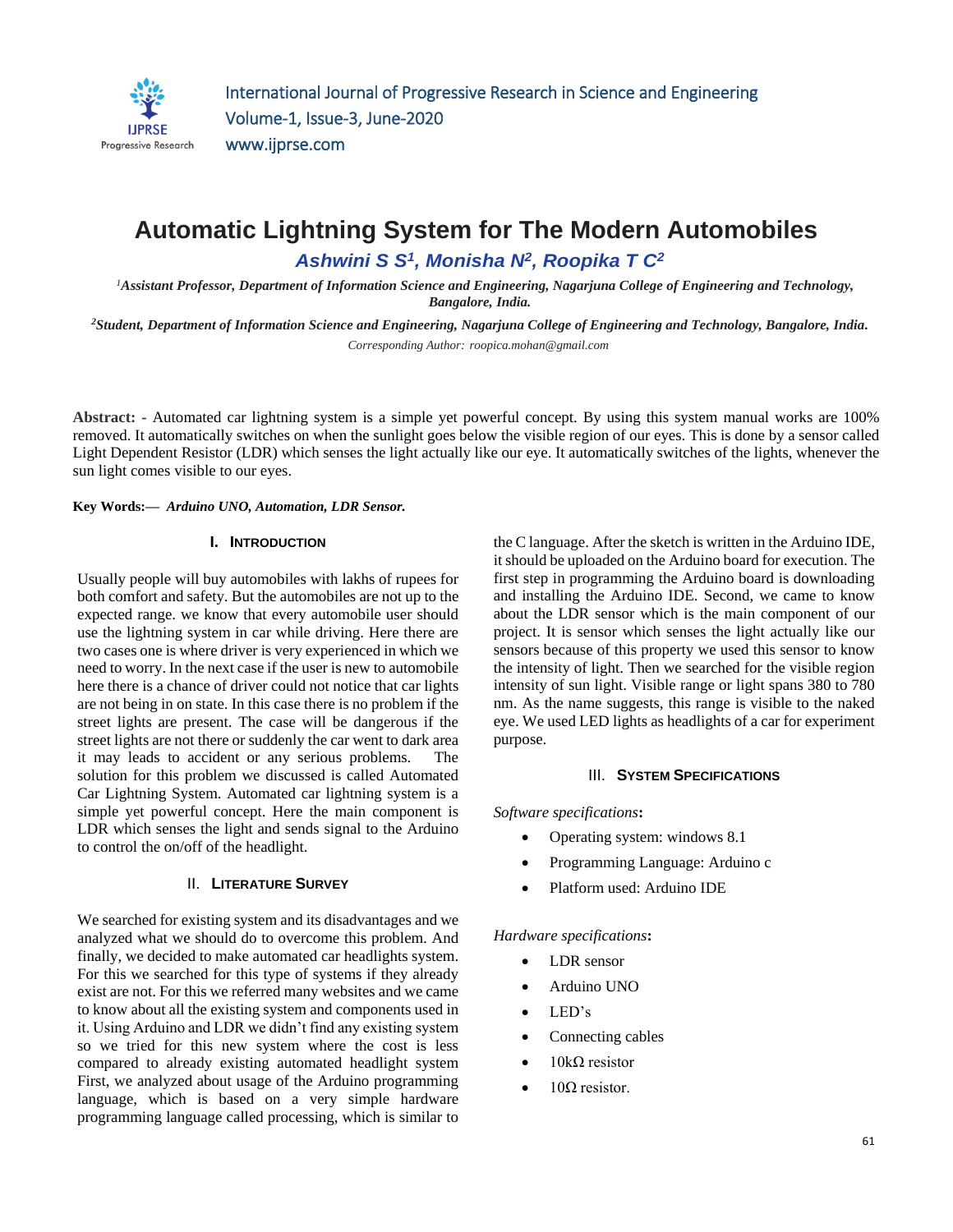

# International Journal of Progressive Research in Science and Engineering Volume-1, Issue-3, June-2020 www.ijprse.com

# *A. Arduino UNO:*

Arduino is an open-source electronics platform based on easy-to-use hardware and software. Arduino boards are able to read inputs - light on a sensor, a finger on a button, or a Twitter message - and turn it into an output - activating a motor, turning on an LED.



Fig.1. Arduino UNO Board

# *B. Light detecting resistor*

A photo resistor is a light-controlled variable resistor. The resistance of a photo resistor decreases with increasing incident light intensity; in other words, it exhibits photoconductivity. A photo resistor can be applied in lightsensitive detector circuits, and light-activated and darkactivated switching circuit.



Fig.2. Light detecting resistor

# *C. Light-emitting Diode:*

A light-emitting diode is a semiconductor light source that emits light when current flows through it. Electrons in the semiconductor recombine with electron holes, releasing energy in the form of photons.



Fig.3. Light-emitting Diode.

# **IV.** SYSTEM FUNCTIONING

# *A. Existing System:*

At present the system used in the automobiles are not automated but manually transmitted, where the user can control the lights manually i.e. if it is the day the driver should off the lights and in night the user should on the lights. The

other condition is when the weather changes the visibility range may come down hence the driver should actively notice that and he should on the lights for convenience and safety driving, otherwise it may lead to some accidents. But all the users may not notice this, some people who are newly driving the car may face problems with this system.

### *Disadvantages:*

- Power consumption is more.
- Manually the driver should on and off the headlights when necessary.
- If driver forget to on the lights during night times or when visibility range is less, it may lead to any accidents.
- There are so many cases where people et with the accident because of headlight problem.

### *B. Proposed System:*

The proposed system is automated headlight system. By using this system manual works are completely removed. It automatically switches on the lights when the sunlight goes below the visible region of our eyes. This is done by using sensor called Light Dependent Resistor (LDR) which senses the light actually like our eyes.

### *Advantages:*

- Reduces power consumption.
- Removes manual work.
- Helps for people who are newly driving.
- Safe driving